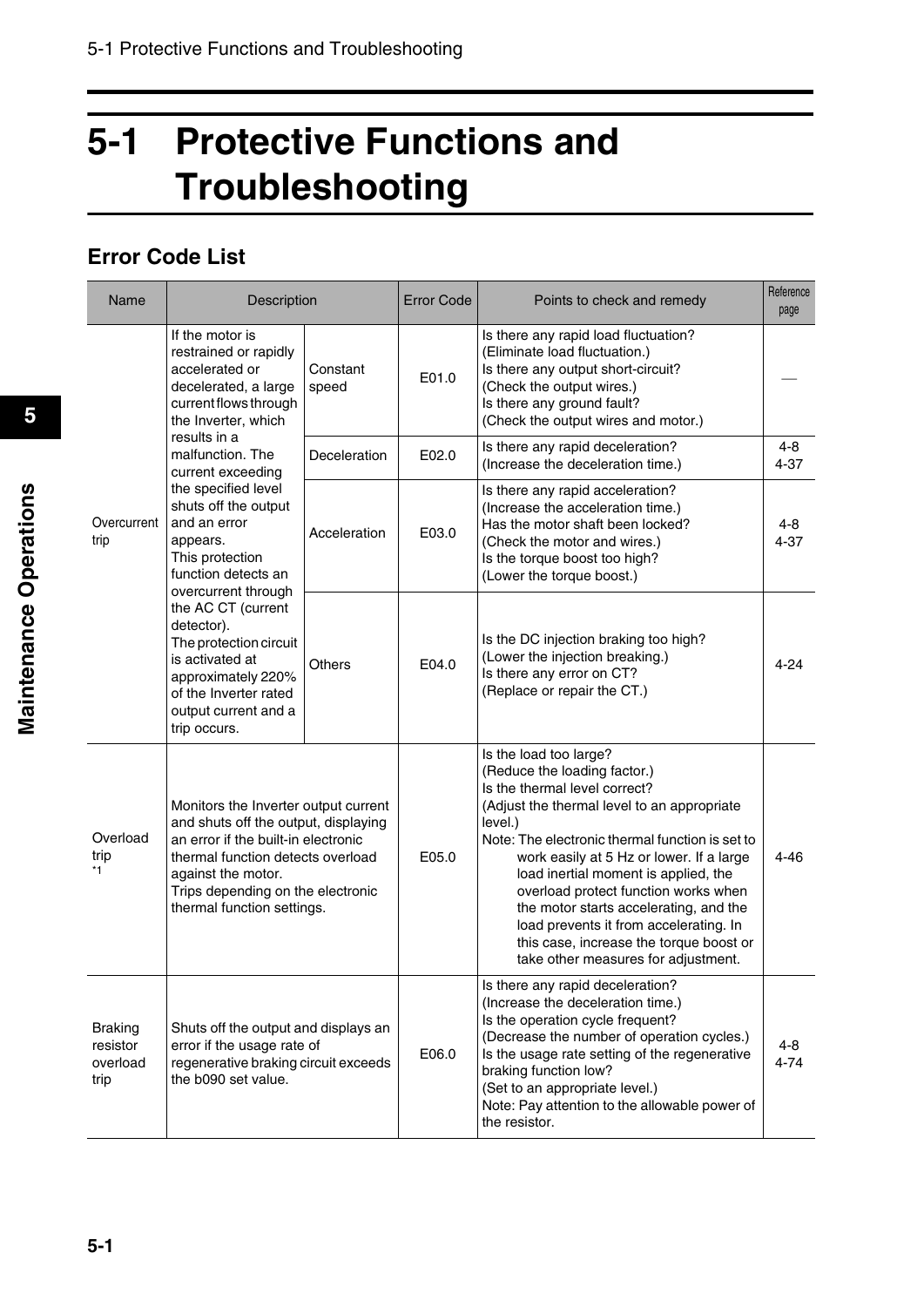| Name                              | Description                                                                                                                                                                                                                                                                                                                                                                                                                                                                     | Error Code | Points to check and remedy                                                                                                                                                                                                                                                  | Reference<br>page |
|-----------------------------------|---------------------------------------------------------------------------------------------------------------------------------------------------------------------------------------------------------------------------------------------------------------------------------------------------------------------------------------------------------------------------------------------------------------------------------------------------------------------------------|------------|-----------------------------------------------------------------------------------------------------------------------------------------------------------------------------------------------------------------------------------------------------------------------------|-------------------|
| Overvolt-<br>age trip             | Extremely high DC voltage between<br>$P/+$ and N/- may result in failure. This<br>function therefore shuts off the output<br>and displays an error if the DC<br>voltage between P/+ and N/- exceeds<br>the specified level because of<br>regenerative energy from the motor<br>or increase of the incoming voltage<br>during operation.<br>Trips when the DC voltage between<br>P/+ and N/- reaches approximately<br>400 V DC for 200-V class, and 800 V<br>DC for 400-V class. | E07.0      | Is there any rapid deceleration?<br>(Increase the deceleration time.)<br>Is there any ground fault?<br>(Check the output wires and motor.)<br>Has the motor been rotated/driven from the<br>load side?<br>(Reduce regenerative energy.)                                     |                   |
| <b>EEPROM</b><br>error<br>$*2 *3$ | Shuts off the output and displays an<br>error if an error occurs in the built-in<br>EEPROM because of external noise<br>or abnormal temperature rise.<br>Note: This may be a CPU error<br>depending on the case.                                                                                                                                                                                                                                                                | E08.0      | Is there any large electrical noise source<br>around?<br>(Countermeasures against electrical noise)<br>Has the cooling efficiency been reduced?<br>(Check that there is no clogging in the cooling<br>fan and fin, if so clean it.)<br>(Replace the cooling fan if faulty.) |                   |

\*1. The reset command is not accepted until approximately 10 seconds after the trip occurs (protection function works).

- \*2. The reset command is not accepted if the EEPROM error E08.0 occurs. Turn off the power once. If you find E08 when turning on the power again, it is possible that the internal memory element of the drive has been damaged or the parameters have not been memorized correctly. Perform the user initialization to set the parameters again.
- \*3. The reset command through the RS terminal or STOP/RESET key is not accepted. Turn off the power.

| Name                   | Description                                                                                                                                                                                                                                                                                                                                                       | <b>Error Code</b> | Check point and remedy                                                                                                                                                                                                                                   | Reference<br>page |
|------------------------|-------------------------------------------------------------------------------------------------------------------------------------------------------------------------------------------------------------------------------------------------------------------------------------------------------------------------------------------------------------------|-------------------|----------------------------------------------------------------------------------------------------------------------------------------------------------------------------------------------------------------------------------------------------------|-------------------|
| Undervolt-<br>age trip | Shuts off the output if the incoming<br>supply voltage drops below the<br>specified level. This is because the<br>control circuit stops working<br>properly when the incoming supply<br>voltage to the Inverter drops.<br>Trips when the DC voltage between<br>$P/+$ and N/- drops to approximately<br>175 V DC for 200-V class, and 345<br>V DC for 400-V class. | E09.0             | Has the power supply voltage<br>decreased?<br>(Check the incoming power supply.)<br>Is the power supply capacity sufficient?<br>(Check the power supply.)<br>Has the drives internel charge circuit<br>thyristor been damaged?<br>(Check the thyristor.) | 4-28              |
| CT error               | Shuts off the output if an error<br>occurs in the CT (current detector)<br>built into the Inverter. Trips if the CT<br>output is approximately 0.6 V or<br>more when the power is turned on.                                                                                                                                                                      | E <sub>10.0</sub> | The Inverter has a fault. (Repair/Replace)                                                                                                                                                                                                               |                   |
| CPU error              | Shuts off the output and displays an<br>error if the internal CPU has worked<br>erroneously or abnormally.<br>Note: If an abnormal value is read<br>from EEPROM, it may<br>become a CPU error<br>depending on the case.                                                                                                                                           | E11.0             | Is there any large electrical noise source<br>around?<br>(Countermeasures against noise)<br>The Inverter has a fault. (Repair/Replace)                                                                                                                   |                   |

\*1. The reset command through the RS terminal or STOP/RESET key is not accepted. Turn off the power.

\*2. The reset operation via the Digital Operator is not accepted. Be sure to reset via the RS terminal.

**5**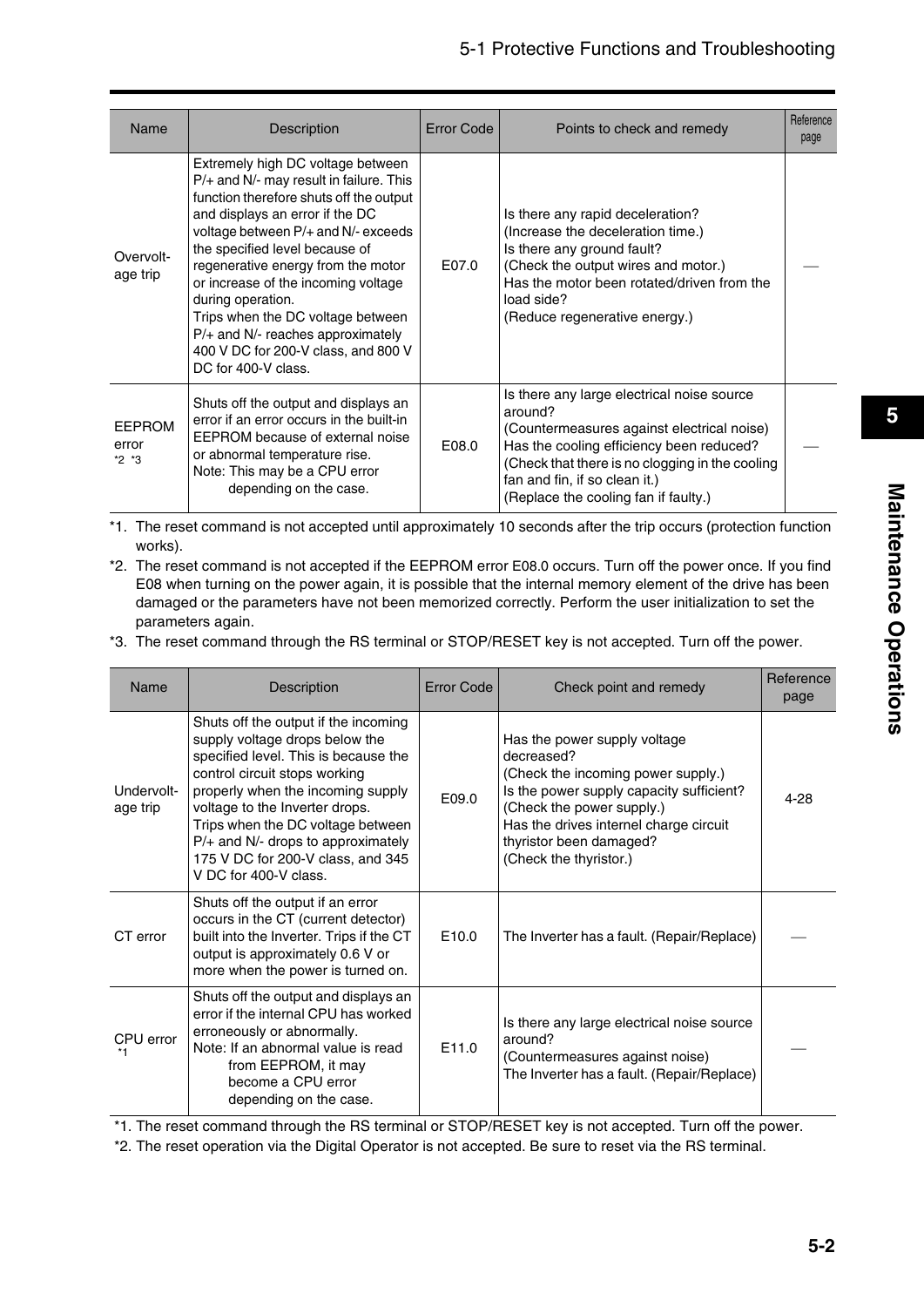| Name                                                                                          | Description                                                                                                                                                                                                                                                                                      | Error Code        | Check point and remedy                                                                                                                                                                                                                                                     | Reference<br>page |
|-----------------------------------------------------------------------------------------------|--------------------------------------------------------------------------------------------------------------------------------------------------------------------------------------------------------------------------------------------------------------------------------------------------|-------------------|----------------------------------------------------------------------------------------------------------------------------------------------------------------------------------------------------------------------------------------------------------------------------|-------------------|
| External<br>trip                                                                              | If an error occurs in the external<br>equipment or devices, the Inverter<br>receives an input signal, then the<br>drives output is shut off.<br>(Available with the external trip<br>function selected)                                                                                          | E12.0             | Has any error occurred in the external<br>devices when the external trip function is<br>selected?<br>(Correct the external device error.)                                                                                                                                  | 4-84              |
| USP trip                                                                                      | Appears when the power is turned<br>on with the RUN signal input into the<br>Inverter.<br>(Available with the USP function<br>selected)                                                                                                                                                          | E <sub>13.0</sub> | When the USP function was selected, did<br>you turn on the power with the RUN<br>signal input into the Inverter? (Cancel the<br>RUN command and turn on the power.)                                                                                                        | 4-84              |
| Ground<br>fault trip<br>*1                                                                    | Protects the Inverter if a ground fault<br>between the Inverter output unit and<br>the motor is detected when turning<br>on the power.<br>(This function does not work when<br>there is residual voltage in the<br>motor.)                                                                       | E14.0             | Is there any ground fault? (Check the<br>output wires and motor.)<br>Is there any error in the Inverter itself?<br>(Disconnect the output wires to check.)<br>Is there any error in the main circuit?<br>(Check the main circuit. Refer to Chapter<br>6.) (Repair/Replace) |                   |
| Incoming<br>overvoltage<br>trip                                                               | Appears if the incoming voltage<br>continues to be higher than the<br>specification value for 100 seconds<br>while the Inverter is stopped.<br>Trips when the main circuit DC<br>voltage reaches approximately 390<br>V DC for 200-V class, and 780 V DC<br>for 400-V class.                     | E <sub>15.0</sub> | Is the incoming supply voltage too high<br>while the Inverter is stopped?<br>(Lower the incoming voltage, correct the<br>power supply fluctuation. Fit an AC<br>reactor to power supply input if needed.)                                                                  |                   |
| Momentary<br>power<br>interruption<br>trip                                                    | Shuts off the output when a<br>momentary power interruption<br>occurs for 15 ms or more.<br>If the shutoff time is long, it is<br>normally recognized as a power<br>shutoff. Note that, when restart is<br>selected, the Inverter restarts at<br>power-on as long as the RUN<br>command remains. | E16.0             | Has the incoming power supply voltage<br>dropped?<br>(Power recovery)<br>Is there a contact failure for MCCB and/or<br>Mg?<br>(Replace MCCB, Mg.)                                                                                                                          | 4-60              |
| Tempera-<br>ture error<br>when the<br>rotation<br>speed of<br>the cooling<br>fan<br>decreases | Appears if a decrease of the cooling<br>fan rotation speed has been<br>detected when a temperature error<br>occurs.                                                                                                                                                                              | E20.0             | Has the cooling efficiency been reduced?<br>(Replace the cooling fan.)<br>Is there any clogging in the heatsink fin?<br>(Clean the fin.)                                                                                                                                   |                   |
| Tempera-<br>ture error                                                                        | Shuts off the output if the<br>temperature has risen in the main<br>circuit because of the high ambient<br>temperature.                                                                                                                                                                          | E21.0             | Have you installed the Inverter vertically?<br>(Installation check)<br>Is the ambient temperature high?<br>(Decrease the ambient temperature.)                                                                                                                             |                   |
| Gate array<br>communi-<br>cations<br>error                                                    | Trips when a fault is detected in<br>communication behavior between<br>the built-in CPU and the gate array.                                                                                                                                                                                      | E23.0             | Is there any large electrical noise source<br>around?<br>(Countermeasures against electrical<br>noise)<br>Has any internal cable been<br>disconnected?<br>(Check the connector.)                                                                                           |                   |

\*1. The reset command through the RS terminal or STOP/RESET key is not accepted. Turn off the power.

\*2. The reset operation via the Digital Operator is not accepted. Be sure to reset via the RS terminal.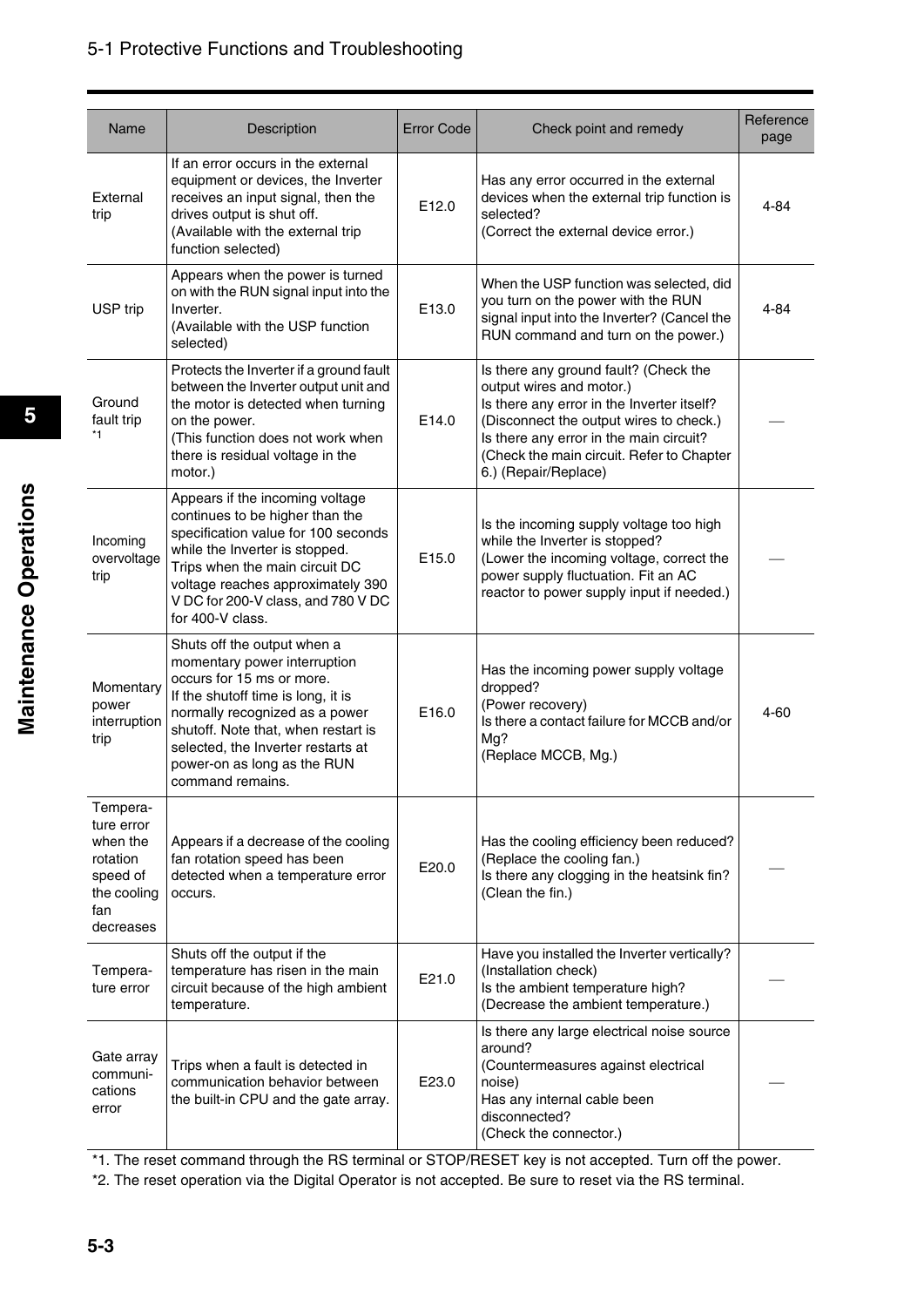| Name                                      | Description                                                                                                                                                                                                                                                            | <b>Error Code</b> | Check point and remedy                                                                                                                                                                                                                                                 | Reference<br>page   |
|-------------------------------------------|------------------------------------------------------------------------------------------------------------------------------------------------------------------------------------------------------------------------------------------------------------------------|-------------------|------------------------------------------------------------------------------------------------------------------------------------------------------------------------------------------------------------------------------------------------------------------------|---------------------|
| Input open<br>phase trip                  | Prevents Inverter damage due to<br>input phase loss when the input<br>phase loss protection selection is<br>enabled (b006=01), and trips.<br>Trips when the phase loss time is<br>approximately 1 s or more.                                                           | E24.0             | Is there any input power supply phase<br>loss?<br>(Check the input wiring.)<br>Is there a contact failure for MCCB and/or<br>Mg?<br>(Replace MCCB, Mg.)                                                                                                                |                     |
| <b>Maincircuit</b><br>error<br>*1         | Trips when the gate array cannot<br>confirm IGBT ON/OFF because of a<br>main element failure, a load short<br>circuit, or an erroneous operation<br>resulting from radiated electrical<br>noise.                                                                       | E25.0             | Is there any large electrical noise source<br>around?<br>(Countermeasures against electrical<br>noise)<br>Has the main element/IGBT been<br>damaged?<br>Is there any output short-circuit?<br>(Check the IGBT.)<br>The Inverter has a failure. (Repair/<br>Replace)    |                     |
| IGBT error                                | Shuts off the Inverter output to<br>protect the main element when a<br>momentary overcurrent,<br>temperature error in the main<br>element, or drop of the main<br>element driving power supply<br>occurs.<br>(Retry operation cannot be<br>performed for this trip.)   | E30.0             | Is there any output short-circuit? (Check<br>the output wires.)<br>Is there any ground fault?<br>(Check the output wires and motor.)<br>Has the main element been damaged?<br>(Check the IGBT.)<br>Is there any clogging in the fin?<br>(Clean the fin.)               |                     |
| Thermistor<br>error                       | Shuts off the Inverter output when<br>detecting the thermistor resistance<br>value inside the motor has changed<br>which is connected to the TH<br>terminal, resulting motor<br>temperature rise.                                                                      | E35.0             | Is the motor temperature too high?<br>(Check the motor temperature.)<br>Is there any damage to the thermister<br>inside the motor?<br>(Check the thermistor.)<br>Is there any electrical noise being<br>introduced in the thermister signal?<br>(Separate the wiring.) | $2 - 9$<br>$4 - 75$ |
| Brake error                               | When 01 is selected in b120 (brake<br>control selection), this error appears<br>if the brake ON/OFF cannot be<br>confirmed within the b124 set time<br>(brake confirmation wait time) after<br>the Inverter outputs the brake<br>release signal.                       | E36.0             | Is the brake ON/OFF function working?<br>(Brake check)<br>Is the set time for b124 too short?<br>(Increase b124.)<br>Has the brake confirmation signal been<br>input?<br>(Wiring check)                                                                                | 4-76                |
| Emergen-<br>cy shutoff<br>*2              | Shuts off the hardware output and<br>displays an error when the EMR<br>terminal (S3) is turned on with SW1<br>on the logic board ON.                                                                                                                                   | E37.0             | Did any error occur in the external<br>devices when the emergency shutoff<br>function was selected?<br>(Correct the external device error.)                                                                                                                            | 2-9                 |
| Overload<br>trip in low<br>speed<br>range | If an overload is detected in the<br>lowest speed range of 0.2 Hz max.,<br>an electronic thermal trip inside the<br>Inverter works to shut off the Inverter<br>output. (2nd electronic thermal)<br>(However, a higher frequency could<br>remain in the error history.) | E38.0             | Is the load too large? (Reduce the loading<br>factor.)                                                                                                                                                                                                                 |                     |
| ModBus<br>communic<br>ations error        | Appears when the timeout occurs<br>because of disconnection during<br>Modbus-RTU communication.<br>(Trip by the C076 setting)                                                                                                                                          | E41.0             | Is the communication speed correct?<br>Is the wiring distance appropriate?<br>(Connection check)                                                                                                                                                                       | 4-147               |

\*1. The reset command through the RS terminal or STOP/RESET key is not accepted. Turn off the power.

\*2. The reset operation via the Digital Operator is not accepted. Be sure to reset via the RS terminal.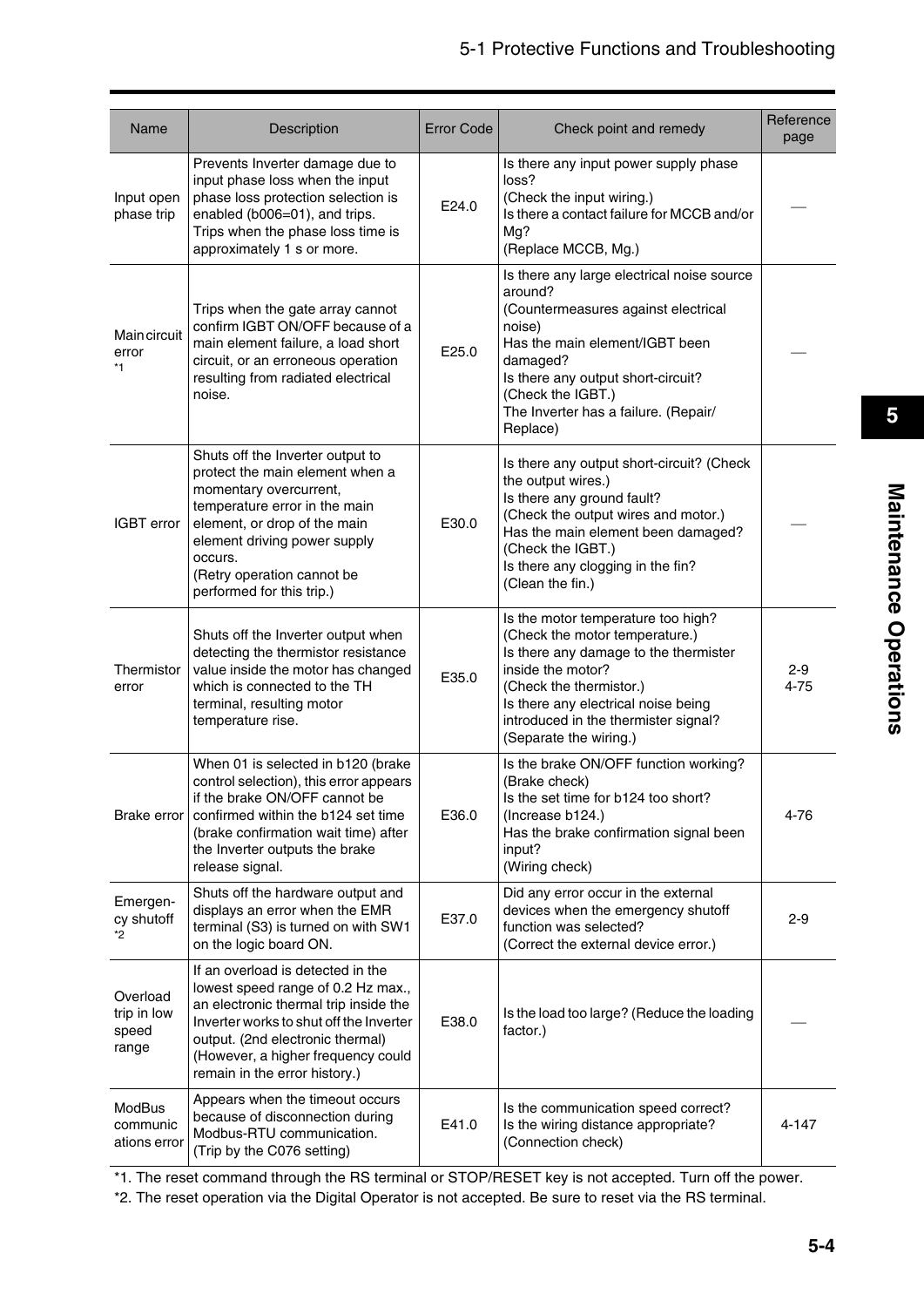| Name                                                         | Description                                                                                                                                                    | <b>Error Code</b>          | Check point and remedy                                                                                                                                                                                                                      | Reference<br>page |
|--------------------------------------------------------------|----------------------------------------------------------------------------------------------------------------------------------------------------------------|----------------------------|---------------------------------------------------------------------------------------------------------------------------------------------------------------------------------------------------------------------------------------------|-------------------|
| Option 1<br>error                                            | Detects an error on the board<br>mounted on option port 1.                                                                                                     | E60.0<br>to<br>E69.0       | Has the option board been securely<br>mounted?<br>(Check that the mounting is correct.)                                                                                                                                                     |                   |
| Option 2<br>error                                            | Detects an error on the board<br>mounted on option port 2.                                                                                                     | E70.0<br>to<br>E79.0       | Has the option board been securely<br>mounted?<br>(Check that the mounting is correct.)                                                                                                                                                     |                   |
| Undervoltage<br>standby                                      | Shows the waiting status after the<br>incoming Inverter voltage decreases<br>and shuts off.<br>This error also appears during<br>momentary power interruption. | UV Wait                    | Has the incoming power supply voltage<br>dropped? (Power recovery)<br>Is there a contact failure for MCCB and/or<br>Mg?<br>(Replace MCCB, Mg.)<br>Is the voltage between P/+ and N/-<br>normal?<br>(Check the voltage between P/+ and N/-.) |                   |
| Communications<br>error                                      | Appears if an error occurs between<br>the Digital Operator and the<br>Inverter.                                                                                | <b>COM</b><br><b>ERROR</b> | Has the remote cable plug been inserted<br>properly?<br>(Check the remote cable inserted<br>correctly.)<br>Has the Digital Operator been inserted<br>properly?<br>(Check the Digital Operator contact.)                                     |                   |
| Retry                                                        | Appears in the restart standby<br>status when the momentary power                                                                                              | Restart<br>Wait            | In case of zero-start.                                                                                                                                                                                                                      |                   |
| interruption/trip retry functions are<br>standby<br>enabled. |                                                                                                                                                                | F-adj Wait                 | In case of frequency matching.                                                                                                                                                                                                              |                   |
| Power<br>shutoff                                             | Appears when the power is shut off.                                                                                                                            | Power<br><b>OFF</b>        |                                                                                                                                                                                                                                             |                   |
| <b>RUN</b><br>command<br>is limited                          | Appears if the limited RUN<br>command is received while the<br>rotation direction is limited to one<br>direction with b035.                                    | RUNCMD.<br><b>Disable</b>  |                                                                                                                                                                                                                                             |                   |

\*1. The reset command through the RS terminal or STOP/RESET key is not accepted. Turn off the power.

\*2. The reset operation via the Digital Operator is not accepted. Be sure to reset via the RS terminal.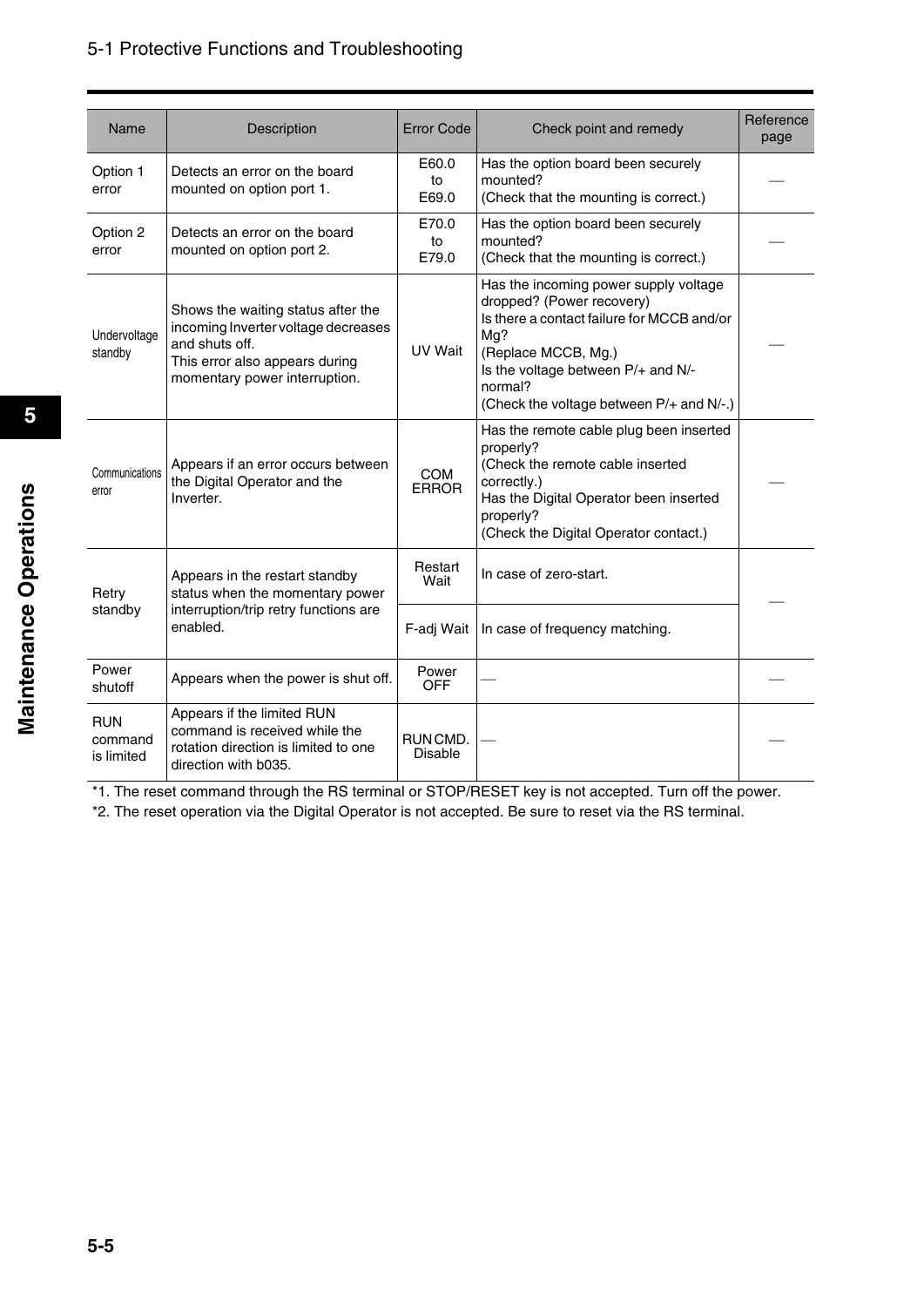| <b>Display</b>                | Cause                                                                                                        | Check item                                                                                                                                 | Action                                                                                                                                                       | Resetting<br>method                   |
|-------------------------------|--------------------------------------------------------------------------------------------------------------|--------------------------------------------------------------------------------------------------------------------------------------------|--------------------------------------------------------------------------------------------------------------------------------------------------------------|---------------------------------------|
| <b>COM ERROR</b>              | -No signal is received from<br>the inverter within 4 sec.                                                    | -Reset the inverter.<br>-Check inverter type.<br>-Check the connector for<br>loseness/disconnection.<br>-Check the cable for break.        | -Avoid issuing the RESET<br>signal continuously for<br>more than 5 sec.<br>-Change the correct<br>inverter type.<br>-Replace the cable and the<br>connector. |                                       |
| <b>INV in RUN</b><br>mode     | -The WRITE key is pressed<br>while the inverter is<br>running.<br>-Soft-lock is turned ON.                   | -Check if the WRITE key is<br>pressed while the inverter<br>is running.<br>-Check if the WRITE key is<br>pressed while soft-lock is<br>ON. | -The WRITE key should be<br>pressed only while the<br>inverter stops.<br>-Release the Soft-Lock (of<br>the inverter).                                        | Press<br>STOP/<br><b>RESET</b><br>key |
| <b>INV in TRIP</b><br>mode    | -WRITE key is pressed<br>while inverter trips.                                                               | -Check if the inverter trips.                                                                                                              | -Reset the inverter from<br>trip status.                                                                                                                     |                                       |
| <b>INV Type</b><br>Un-match   | -An attempt was made<br>writing parameters<br>between different inverter<br>type.                            |                                                                                                                                            | -Writing is possible only<br>between the same type<br>inverters.                                                                                             |                                       |
| Read lock<br>enabled          | -In case of display "READ<br>LOCK".                                                                          |                                                                                                                                            | -Release the Read Lock.                                                                                                                                      |                                       |
| Data Check Sum<br>Error       | -EEPROM of LCD digital<br>operator is overloaded. It<br>reaches the EEPROM's<br>Write Limitation.            |                                                                                                                                            | -If the same error appears<br>after the power is supplied<br>several times, the operator<br>is defective.                                                    | Supply<br>the power                   |
| <b>INV Check Sum</b><br>Error | -The parameters in LCD<br>digital operator and the<br>parameters written into the<br>inverter are unmatched. |                                                                                                                                            | -If the same error appears<br>several times, the inverter<br>is defective. (Note)                                                                            | again                                 |

## **LCD Digital Operator Error Message**

**Note:** It will happen sometimes when you try to write data into an inverter with different voltage class and capacity. (Please refer to each inverter instruction manual).

**5**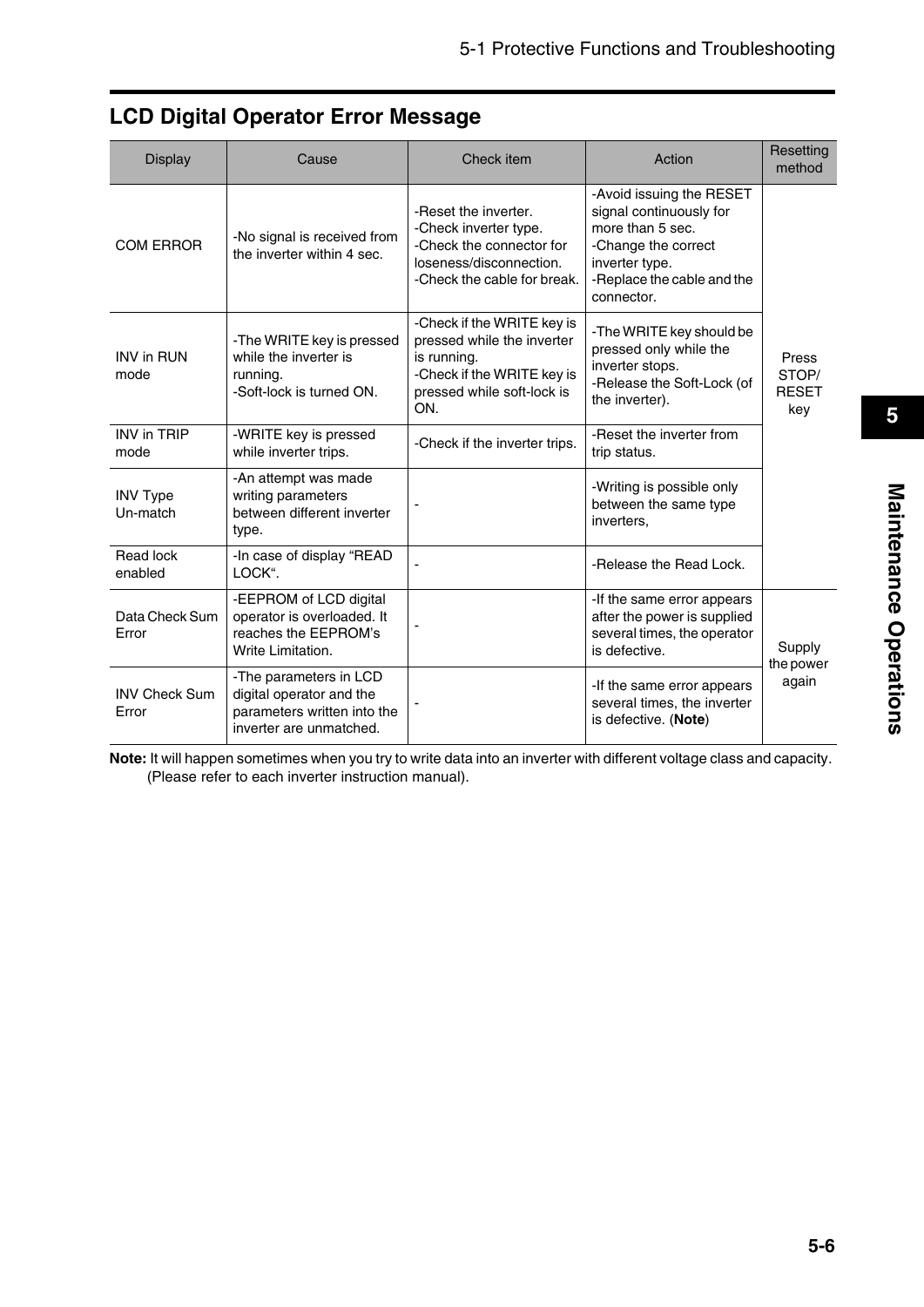## **Option Board Protection Function List**

E6\*.<sup>[OP1-\*</sup>) appears when the option board is mounted on option port 1 (Digital Operator connecter side), and  $E7^*$ .  $\Box$  (OP2-\*) appears when it is mounted on option port 2 (control circuit terminal block side).

#### •**Protection function list when the PG board (3G3AX-PG01) is mounted**

| Name                           | <b>Description</b>                                                                                                                                                                                                      | Error Code |       |
|--------------------------------|-------------------------------------------------------------------------------------------------------------------------------------------------------------------------------------------------------------------------|------------|-------|
| Encoder<br>disconnection       | Shuts off the output and displays an error when the encoder wiring<br>disconnection or connection failure is detected, the encoder is<br>damaged, or an encoder except for line driver output is used.                  | E60.0      | E70.0 |
| Excess speed                   | Shuts off the output and displays an error when the motor rotation<br>exceeds the maximum frequency (A004) $\times$ the overspeed error<br>detection level (P026).                                                      | E61.0      | F71.0 |
| Positioning error              | Shuts off the output and displays an error when the current position<br>deviation against the position reference value exceeds 1,000,000<br>pulses during position control.                                             | E62.0      | E72.0 |
| Position control<br>range trip | Shuts off the output and displays an error when the current position<br>exceeds the setting values of the position limit range specification for<br>Forward (P072) and Reverse (P073) during absolute position control. | E63.0      | E73.0 |
| 3G3AX-PG01<br>connection error | Shuts off the output and displays an error if a connection (mounting)<br>failure of the PG board is detected.                                                                                                           | E69.0      | E79.0 |

Note: Check the DIP switch settings on the PG board for any abnormal operation.

#### **Function List of the DIP Switches on the PG Board (3G3AX-PG01)**

| DIP switch   | Switch No. |            | <b>Description</b>                                                              |
|--------------|------------|------------|---------------------------------------------------------------------------------|
| <b>SWENC</b> |            | ON         | Disconnection detection enabled when the encoder A/B-phase is not<br>connected  |
|              |            | <b>OFF</b> | Disconnection detection disabled when the encoder A/B-phase is not<br>connected |
|              | 2          | <b>ON</b>  | Disconnection detection enabled when the encoder Z-phase is not<br>connected    |
|              |            | <b>OFF</b> | Disconnection detection disabled when the encoder Z-phase is not<br>connected   |
|              |            | <b>ON</b>  | With the termination resistor between SAP and SAN (150 $\Omega$ )               |
| <b>SWR</b>   |            | <b>OFF</b> | Without the termination resistor between SAP and SAN                            |
|              | 2          | ON.        | With the termination resistor between SBP and SBN (150 $\Omega$ )               |
|              |            | OFF.       | Without the termination resistor between SBP and SBN                            |

#### •**Protection function display when the digital command board (3G3AX-DI01) is mounted**

| Name                | <b>Description</b>                                                                                                                 |       | Error Code |
|---------------------|------------------------------------------------------------------------------------------------------------------------------------|-------|------------|
| 3G3AX-DI01<br>error | Shuts off the output and displays an error if a timeout occurs in<br>communication between the Inverter and digital command board. | E60.0 | E70.0      |

Note: Input mode is determined by the combination of DIP and rotary switches. Check the settings of the DIP and rotary switches on the digital command board for any abnormal operation.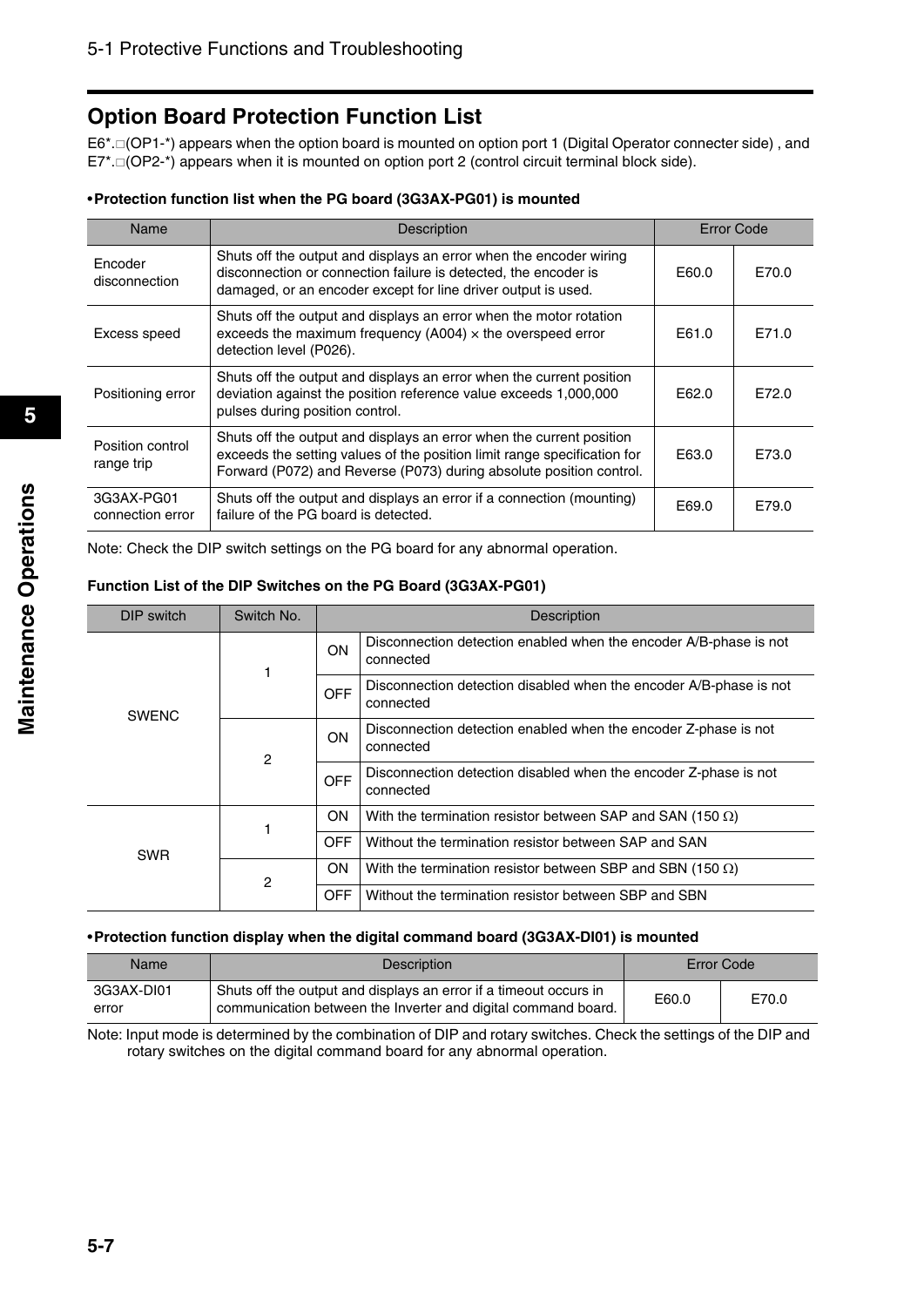|                             |                       | Rotary                  |               |                                     |         |                                     |                                           | <b>Resolution setting</b> |            |                            |                          |
|-----------------------------|-----------------------|-------------------------|---------------|-------------------------------------|---------|-------------------------------------|-------------------------------------------|---------------------------|------------|----------------------------|--------------------------|
| <b>DIP</b> switch<br>(TYPE) |                       | switch<br>(CODE)        | Set frequency |                                     |         |                                     | Acceleration/Deceleration<br>time setting |                           |            | Torque<br>limit<br>setting | Posi-<br>tion<br>setting |
|                             | Switch No.            | Setting                 | $0.01$ Hz     | $0.1$ Hz                            | 1 Hz    | Rate                                | $0.01$ sec                                | $0.1$ sec                 | 1 sec      | 1%                         | 1 pulse                  |
| $\mathbf{1}$                | $\overline{2}$        | code                    |               |                                     |         |                                     |                                           |                           |            |                            |                          |
|                             |                       | $\pmb{0}$               | $\circ$       |                                     |         |                                     |                                           |                           |            |                            |                          |
|                             |                       | $\mathbf{1}$            |               | $\circ$                             |         |                                     |                                           |                           |            |                            |                          |
|                             | OFF:                  | $\overline{2}$          |               |                                     | $\circ$ |                                     |                                           |                           |            |                            |                          |
|                             | <b>Batch</b><br>input | $\mathbf{3}$            |               |                                     |         | $\circ$                             |                                           |                           |            |                            |                          |
|                             | mode                  | $\overline{\mathbf{4}}$ |               |                                     |         |                                     |                                           |                           |            | $\circ$                    |                          |
|                             | (PAC)                 | 5                       |               |                                     |         | For factory adjustment (Do not set) |                                           |                           |            |                            |                          |
|                             |                       | $6\phantom{a}$          |               |                                     |         |                                     |                                           |                           |            |                            | $\circ$                  |
| ON:                         |                       | 7 to F                  |               | For factory adjustment (Do not set) |         |                                     |                                           |                           |            |                            |                          |
| <b>BCD</b>                  |                       | $\pmb{0}$               |               |                                     |         |                                     | $\circ$                                   |                           |            |                            |                          |
| input<br>(BCD)              |                       | $\mathbf{1}$            | $\circ$       |                                     |         |                                     |                                           | $\circ$                   |            |                            |                          |
| OFF:                        |                       | $\overline{2}$          |               |                                     |         |                                     |                                           |                           | $\circ$    |                            |                          |
| Binary                      |                       | 3                       |               |                                     |         |                                     | $\bigcirc$                                |                           |            |                            |                          |
| input<br>(BIN)              | ON:                   | $\overline{\mathbf{4}}$ |               | $\circ$                             |         |                                     |                                           | $\circlearrowright$       |            |                            |                          |
|                             | Dividing              | 5                       |               |                                     |         |                                     |                                           |                           | $\circ$    | $\circ$                    | $\circ$                  |
|                             | input                 | $\,6\,$                 |               |                                     |         |                                     | $\circlearrowright$                       |                           |            |                            |                          |
|                             | mode<br>(DIV)         | $\overline{7}$          |               |                                     | $\circ$ |                                     |                                           | $\circ$                   |            |                            |                          |
|                             |                       | 8                       |               |                                     |         |                                     |                                           |                           | $\circ$    |                            |                          |
|                             |                       | $\boldsymbol{9}$        |               |                                     |         |                                     | $\circ$                                   |                           |            |                            |                          |
|                             |                       | A                       |               |                                     |         | $\circ$                             |                                           | $\circlearrowright$       |            |                            |                          |
|                             |                       | $\sf B$                 |               |                                     |         |                                     |                                           |                           | $\bigcirc$ |                            |                          |
|                             |                       | $C$ to $F$              |               |                                     |         | For factory adjustment (Do not set) |                                           |                           |            |                            |                          |

Function List of the DIP and Rotary Switches on the digital command board (3G3AX-DI01)

### **How to Read the Input Mode List**

Example 1. Switch setting when setting the frequency with a resolution of 1 Hz, via binary input (BIN) in the batch input mode (PAC)

| <b>TYPE</b> | <b>CODE</b> |  |
|-------------|-------------|--|
|             |             |  |
| OFF: BIN    | OFF: PAC    |  |

Example 2. Switch setting when setting the frequency with a resolution of 0.1 Hz, via BCD input, and setting the acceleration/deceleration time with a resolution of 0.1 sec, via BCD input in the dividing input mode (DIV)

| <b>TYPE</b> |         | <b>CODE</b> |
|-------------|---------|-------------|
|             |         |             |
| ON: BCD     | ON: DIV |             |

For the communication option boards, refer to the specific user manual of each option.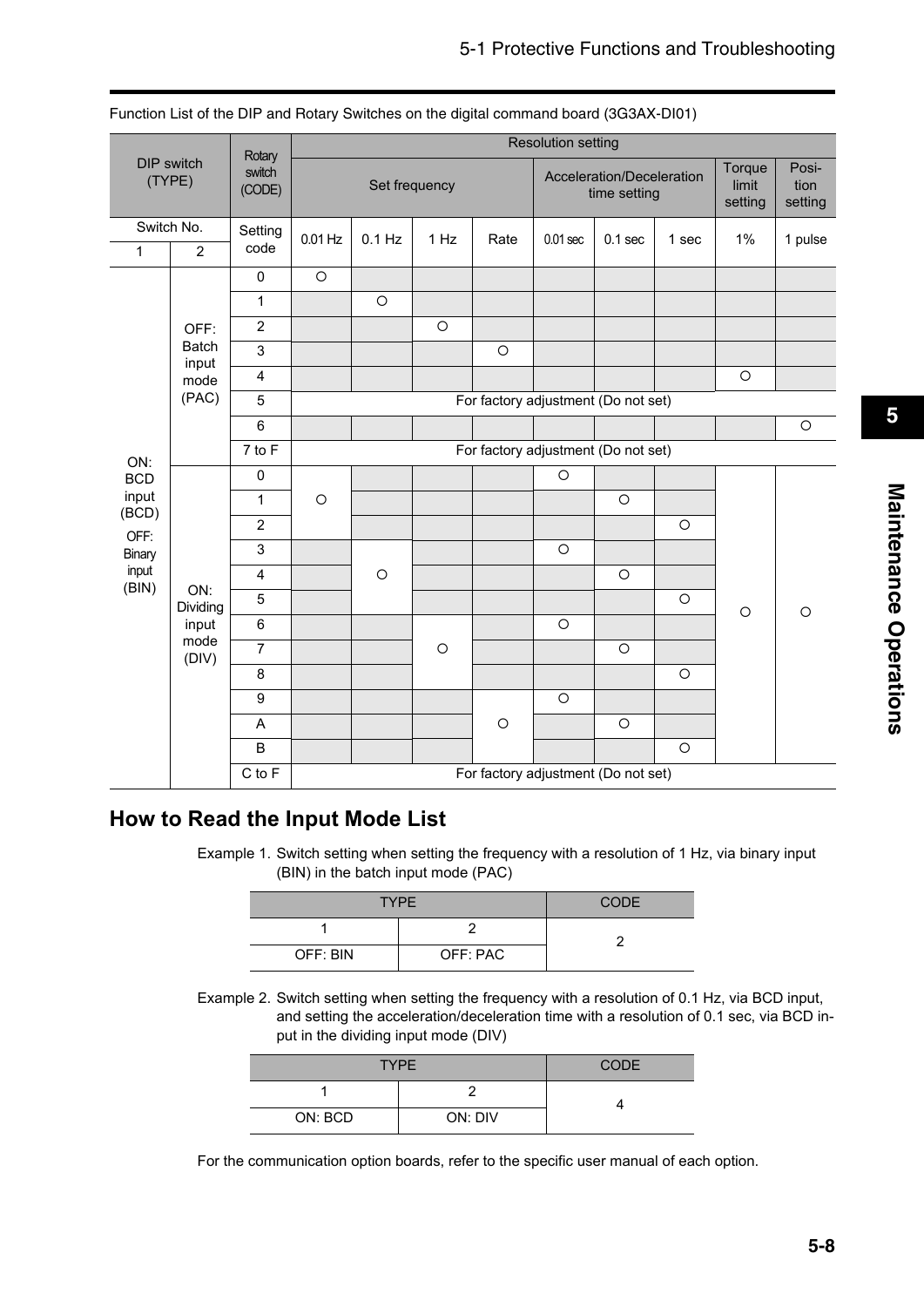